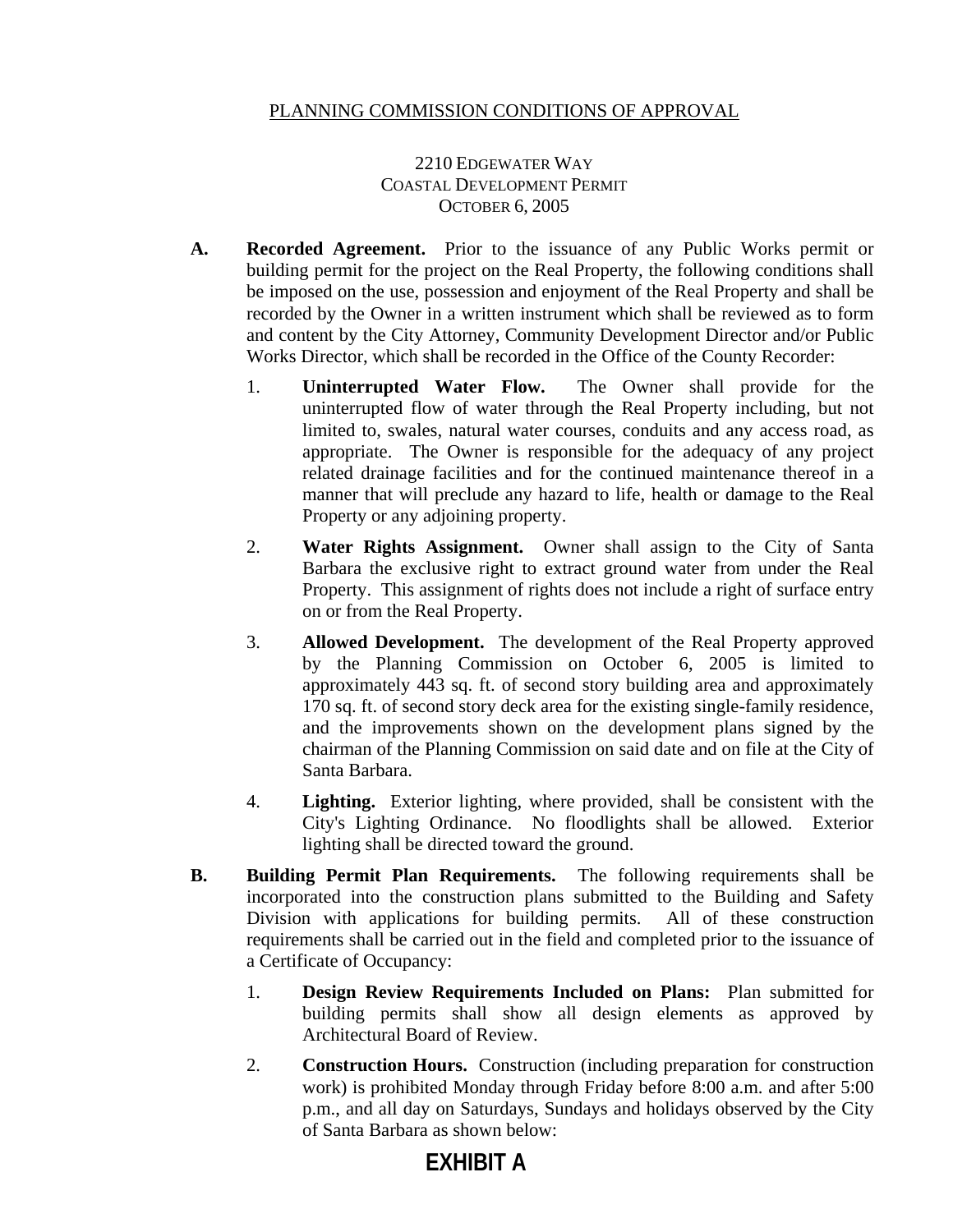PLANNING COMMISSION CONDITIONS OF APPROVAL 2210 EDGEWATER WAY OCTOBER 6, 2005 PAGE 2 OF 4

| New Year's Day                | January $1st$ *                      |
|-------------------------------|--------------------------------------|
| Martin Luther King's Birthday | 3 <sup>rd</sup> Monday in January    |
| Presidents' Day               | 3 <sup>rd</sup> Monday in February   |
| <b>Memorial Day</b>           | Last Monday in May                   |
| Independence Day              | July $4^{th*}$                       |
| Labor Day                     | 1 <sup>st</sup> Monday in September  |
| <b>Thanksgiving Day</b>       | 4 <sup>th</sup> Thursday in November |
| Following Thanksgiving Day    | Friday following Thanksgiving Day    |
| Christmas Day                 | December $25^{\text{th}_{*}}$        |

 \*When a holiday falls on a Saturday or Sunday, the preceding Friday or following Monday, respectively, shall be observed as a legal holiday.

 When, based on required construction type or other appropriate reasons, it is necessary to do work at night, contractor shall contact the Chief of Building and Safety to request a waiver from the above construction hours, using the procedure outlined in SBMC § 9.16.015 Construction Work at Night. Contractor shall notify all residents within 300 feet of the parcel of intent to carry out night construction a minimum of 48 hours prior to said construction. Said notification shall include what the work includes, the reason for the work, the duration of the proposed work and a contact number.

- 3. **Construction Best Management Practices Required.** Construction activities shall address water quality through the use of best management practices (BMPs) as approved by the City Building Official.
- 4. **Construction Contact Sign.** Immediately after building permit issuance, signage shall be posted at the points of entry to the site that list the contractor(s) name, contractor(s) telephone number, work hours and site rules to assist Building Inspectors and Police Officers in the enforcement of the conditions of approval.
- 5. **Conditions on Plans/Signatures.** All Planning Commission Conditions of Approval shall be provided on a full size drawing sheet as part of the drawing sets. A statement shall also be placed on the above sheet as follows: The undersigned have read and understand the above conditions, and agree to abide by any and all conditions which is their usual and customary responsibility to perform, and which are within their authority to perform.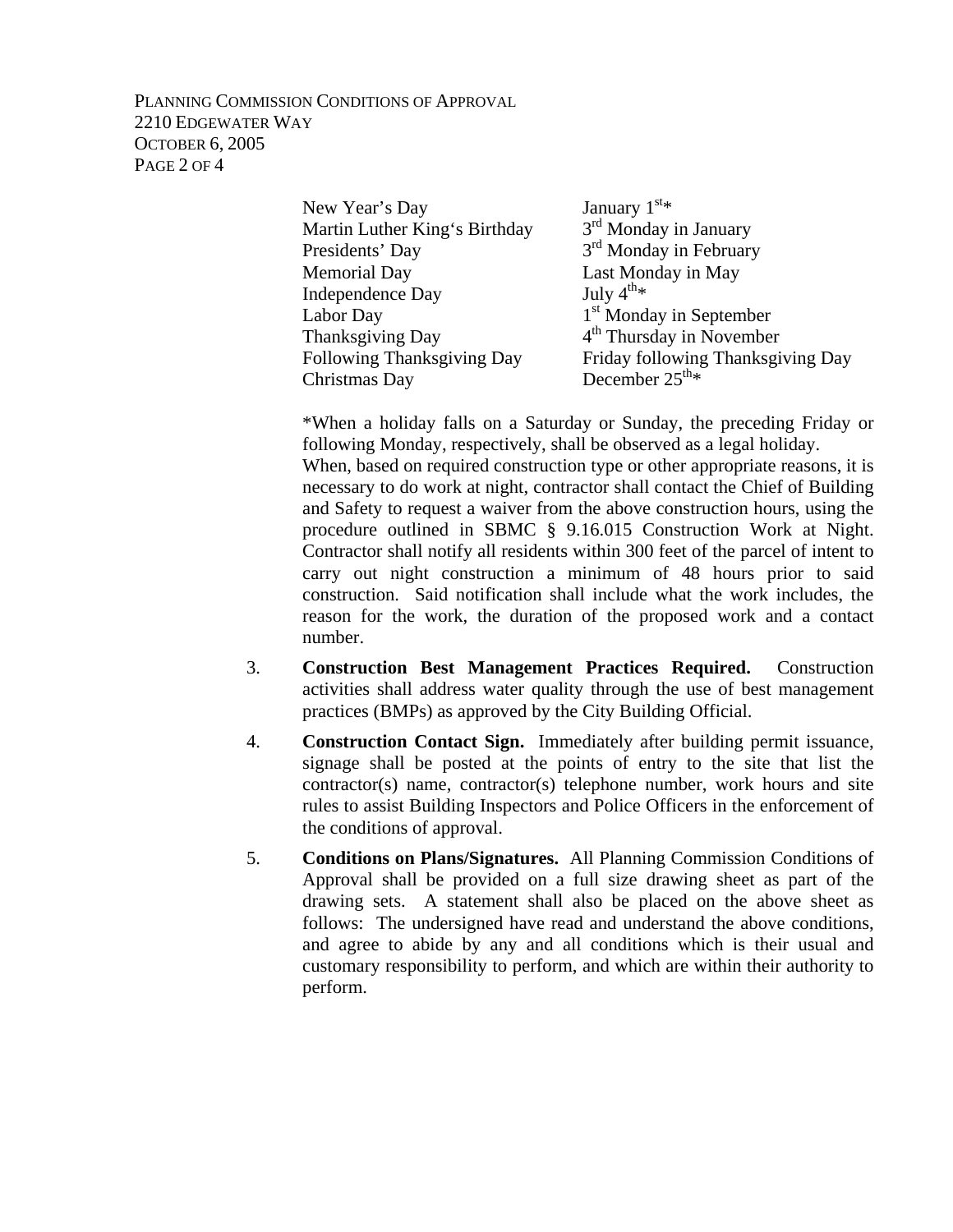Signed:

| Property Owner |      | Date        |
|----------------|------|-------------|
| Contractor     | Date | License No. |
| Architect      | Date | License No. |
| Engineer       | Date | License No. |

- **D. Prior to Certificate of Occupancy.** Prior to issuance of the Certificate of Occupancy, the Owner of the Real Property shall complete the following:
	- 1. **Repair Damaged Public Improvements.** Repair any damaged public improvements (curbs, gutters, sidewalks, etc.) subject to the review and approval of the Public Works Department. Where tree roots are the cause of the damage, the roots shall be pruned under the direction of a qualified Arborist.
	- 2. **New Construction Photographs.** Photographs of the new construction, taken from the same locations as those taken of the story poles prior to project approval, shall be taken, attached to  $8\frac{1}{2} \times 11$ " board and submitted to the Planning Division.
- **E. Litigation Indemnification Agreement**. In the event the Planning Commission approval of the Project is appealed to the City Council, Applicant/Owner hereby agrees to defend the City, its officers, employees, agents, consultants and independent contractors ("City's Agents") from any third party legal challenge to the City Council's denial of the appeal and approval of the Project, including, but not limited to, challenges filed pursuant to the California Environmental Quality Act (collectively "Claims"). Applicant/Owner further agrees to indemnify and hold harmless the City and the City's Agents from any award of attorney fees or court costs made in connection with any Claim.

Applicant/owner shall execute a written agreement, in a form approved by the City Attorney, evidencing the foregoing commitments of defense and indemnification within thirty (30) days of the City Council denial of the appeal and approval of the Project. These commitments of defense and indemnification are material conditions of the approval of the Project. If Applicant/Owner fails to execute the required defense and indemnification agreement within the time allotted, the Project approval shall become null and void absent subsequent acceptance of the agreement by the City, which acceptance shall be within the City's sole and